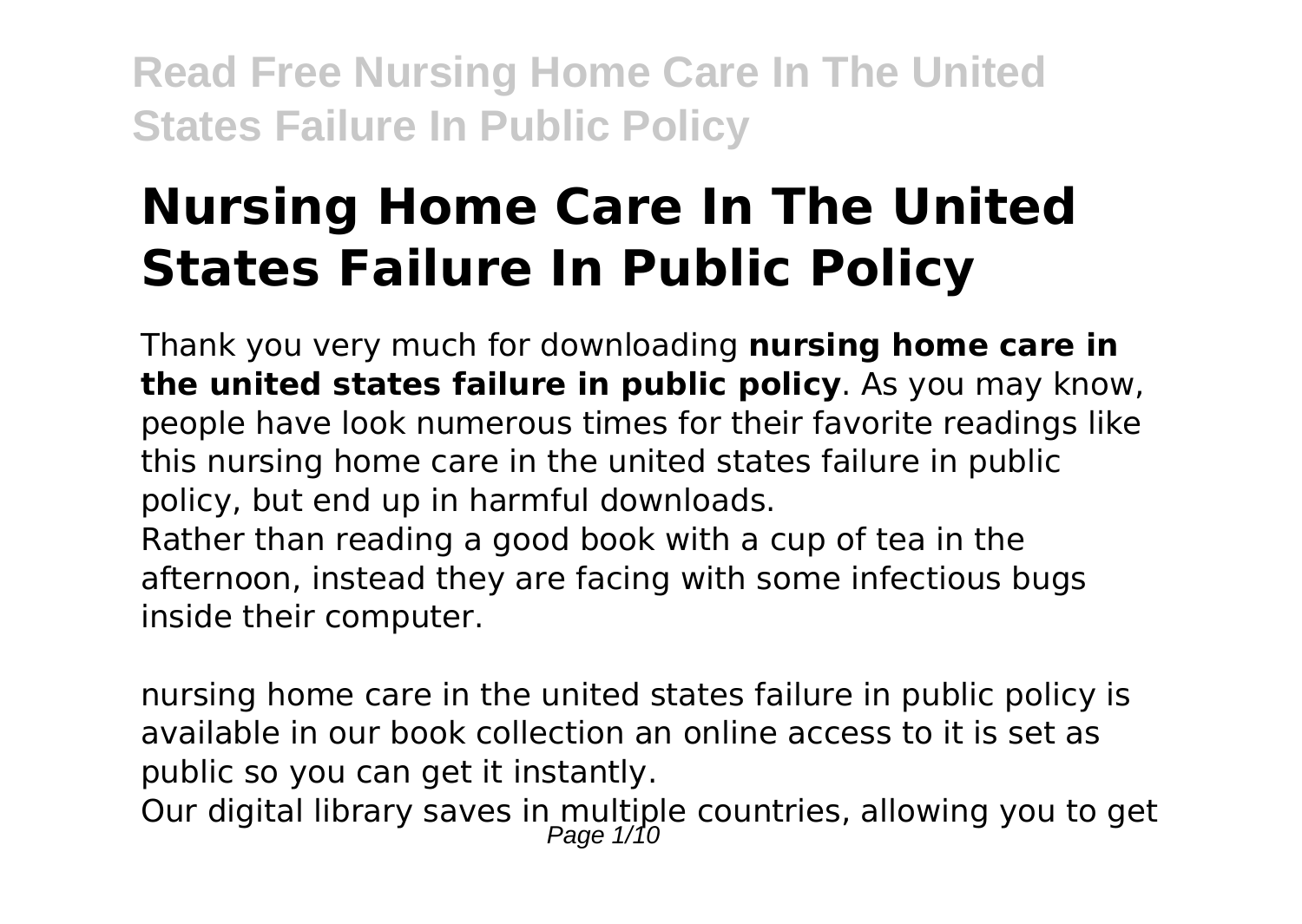the most less latency time to download any of our books like this one.

Merely said, the nursing home care in the united states failure in public policy is universally compatible with any devices to read

eBook Writing: This category includes topics like cookbooks, diet books, self-help, spirituality, and fiction. Likewise, if you are looking for a basic overview of a resume from complete book, you may get it here in one touch.

#### **Nursing Home Care In The**

Nursing homes offer the most extensive care a person can get outside a hospital. Nursing homes offer help with custodial care -- like bathing, getting dressed, and eating -- as well as skilled...

### **Nursing Home Care: Services, Costs, and More Information** Page 2/10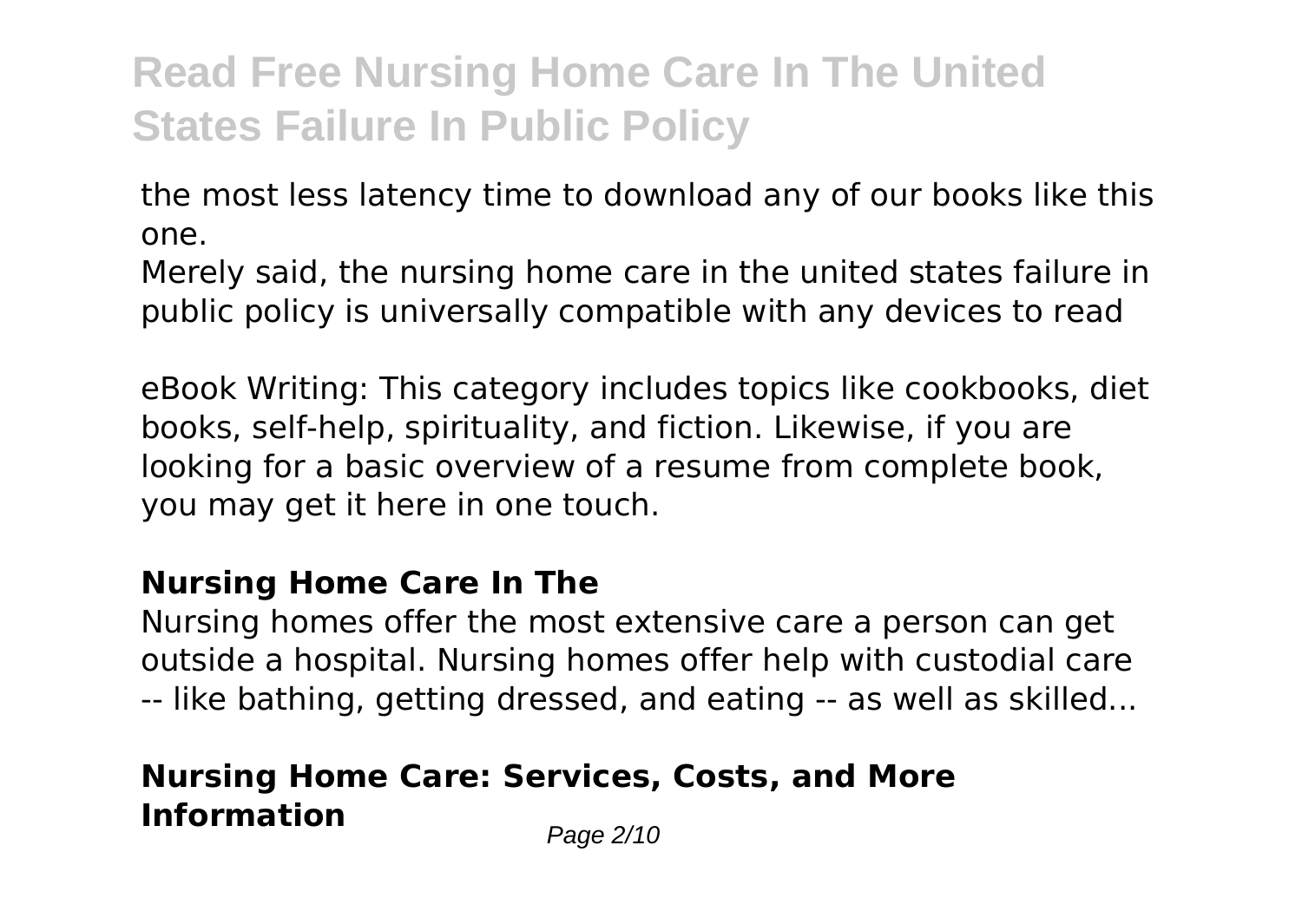According to the 2015 Genworth Financial cost of care survey, the average cost of skilled nursing in Ohio is \$6,388 per month. The monthly base rate for Ohio nursing homes is typically lower when compared to neighboring states.

**Ohio Skilled Nursing Home Facilities - view all skilled ...** Nursing home care. Medicare doesn't cover custodial care, if it's the only care you need. Most nursing home care is Custodial care. Custodial care helps you with activities of daily living (like bathing, dressing, using the bathroom, and eating) or personal needs that could be done safely and reasonably without professional skills or training.

#### **Nursing home care - Medicare.gov**

Over the shorter term, yes, Medicare does cover the cost of skilled nursing home care, but only when it immediately follows a hospitalization that lasts for at least three days, Zamosky says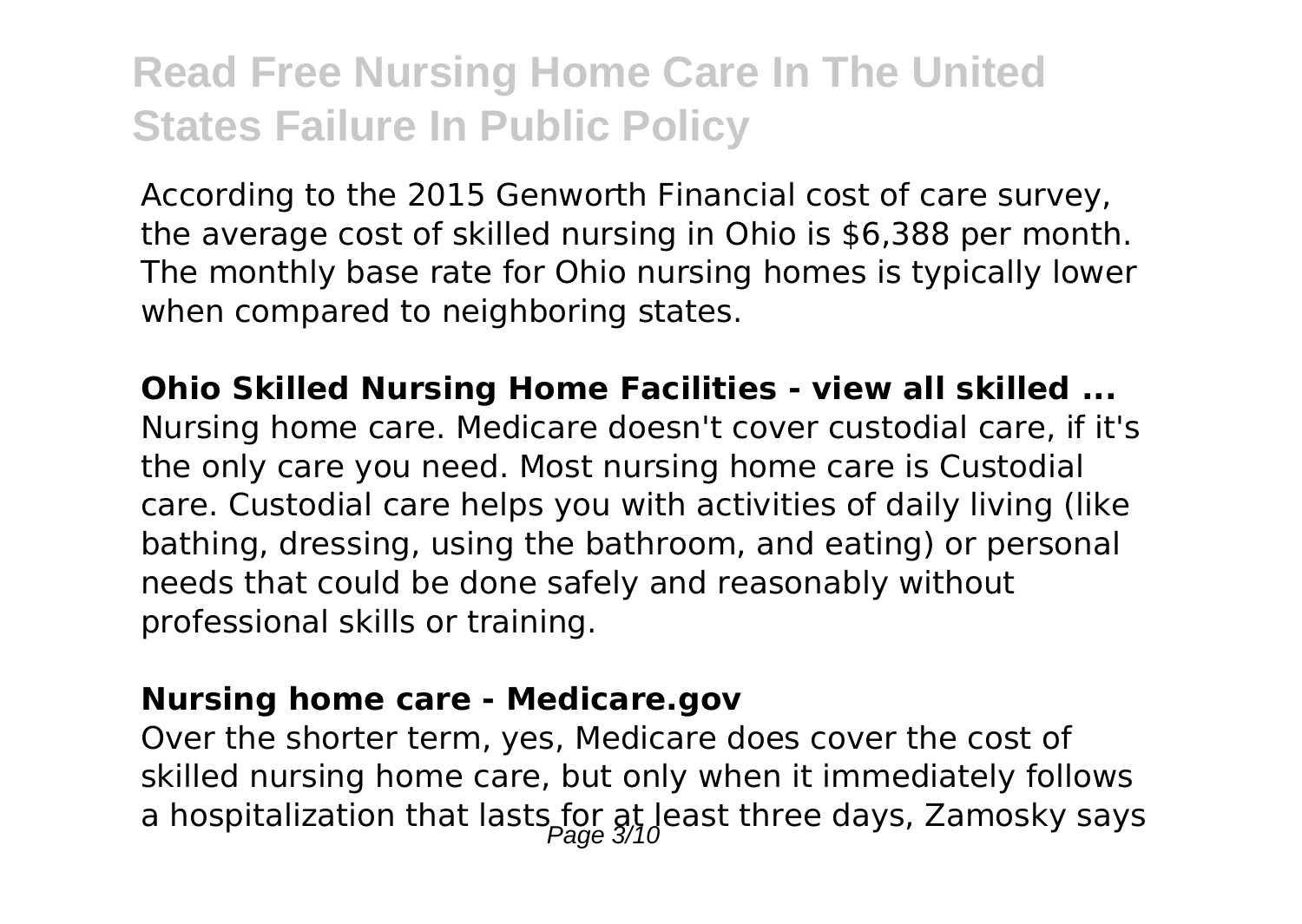### **Nursing Home Facts and Statistics | U.S. News**

Nursing homes, also called skilled nursing facilities, provide a wide range of health and personal care services. Their services focus on medical care more than most assisted living facilities. These services typically include nursing care, 24-hour supervision, three meals a day, and assistance with everyday activities.

### **Residential Facilities, Assisted Living, and Nursing Homes**

**...**

...

Certain states monitor all types of long-term care facilities, but others track only nursing homes. Some report daily; others, weekly. In short, the variations are huge. On June 4 the Centers for Medicare & Medicaid Services (CMS) posted its first set of federal COVID-19 nursing  $\underset{2008}{\text{long}}$  data on a new website. Although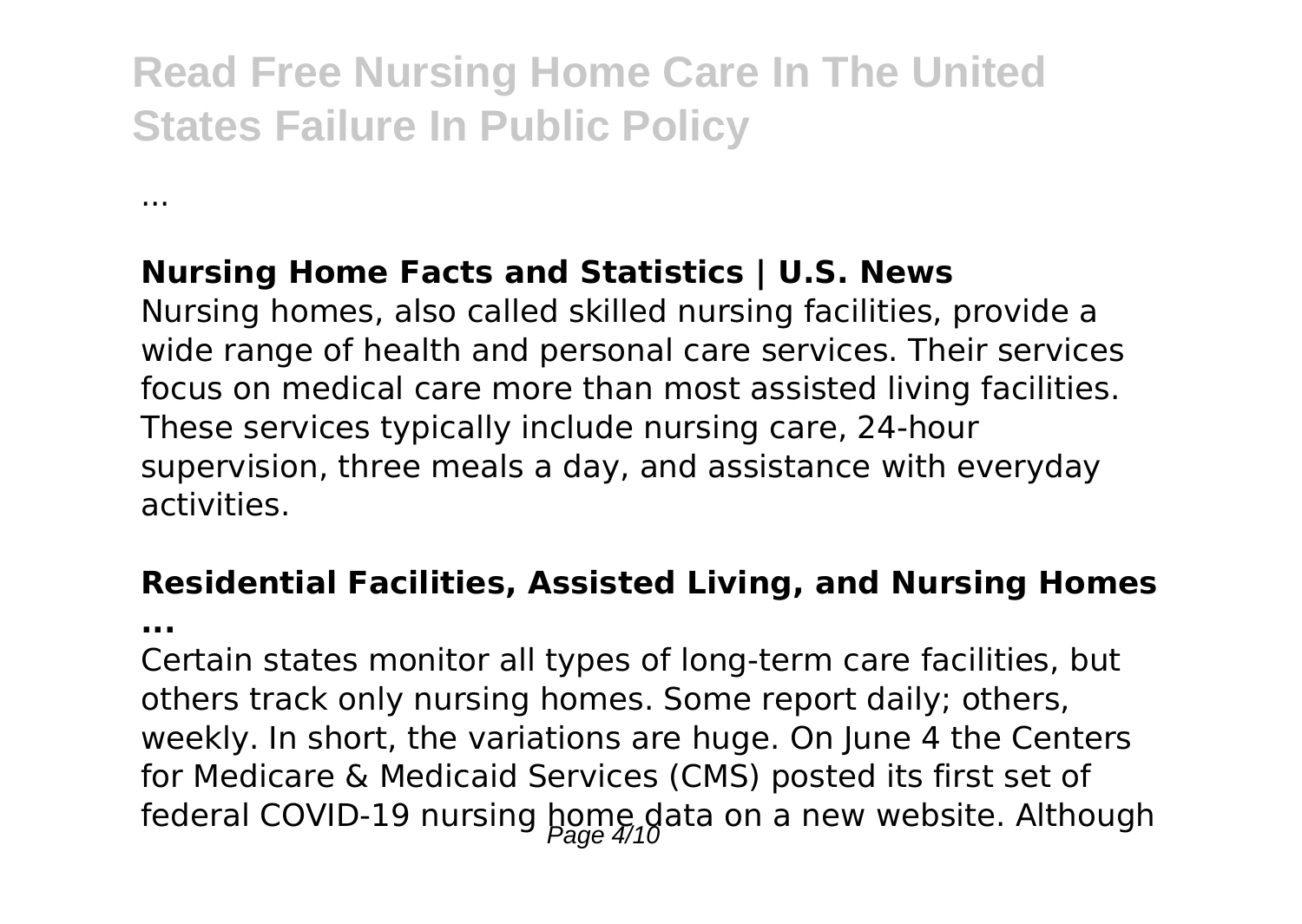it captures data from all ...

### **Track COVID-19 Nursing Home Cases, Deaths in Your State**

Nursing homes are designed to provide around-the-clock medical care and assistance for patients in a residential setting. Caregivers will assist beneficiaries with all of the ADL's, personal care needs, mobility issues, meals, cleaning, laundry and provide skilled medical care and/or therapy whenever it's needed.

#### **Nursing Homes vs Home Care | Whats the Difference & How to ...**

According to Genworth's Cost of Care Survey, on average in the United States, a private room in a nursing home costs \$8,365 per month, or \$275 a day. For a semi-private room, the average cost of a nursing home is \$7,441 per month, or \$245 a day. Multiple factors affect the gverall cost of a nursing home stay.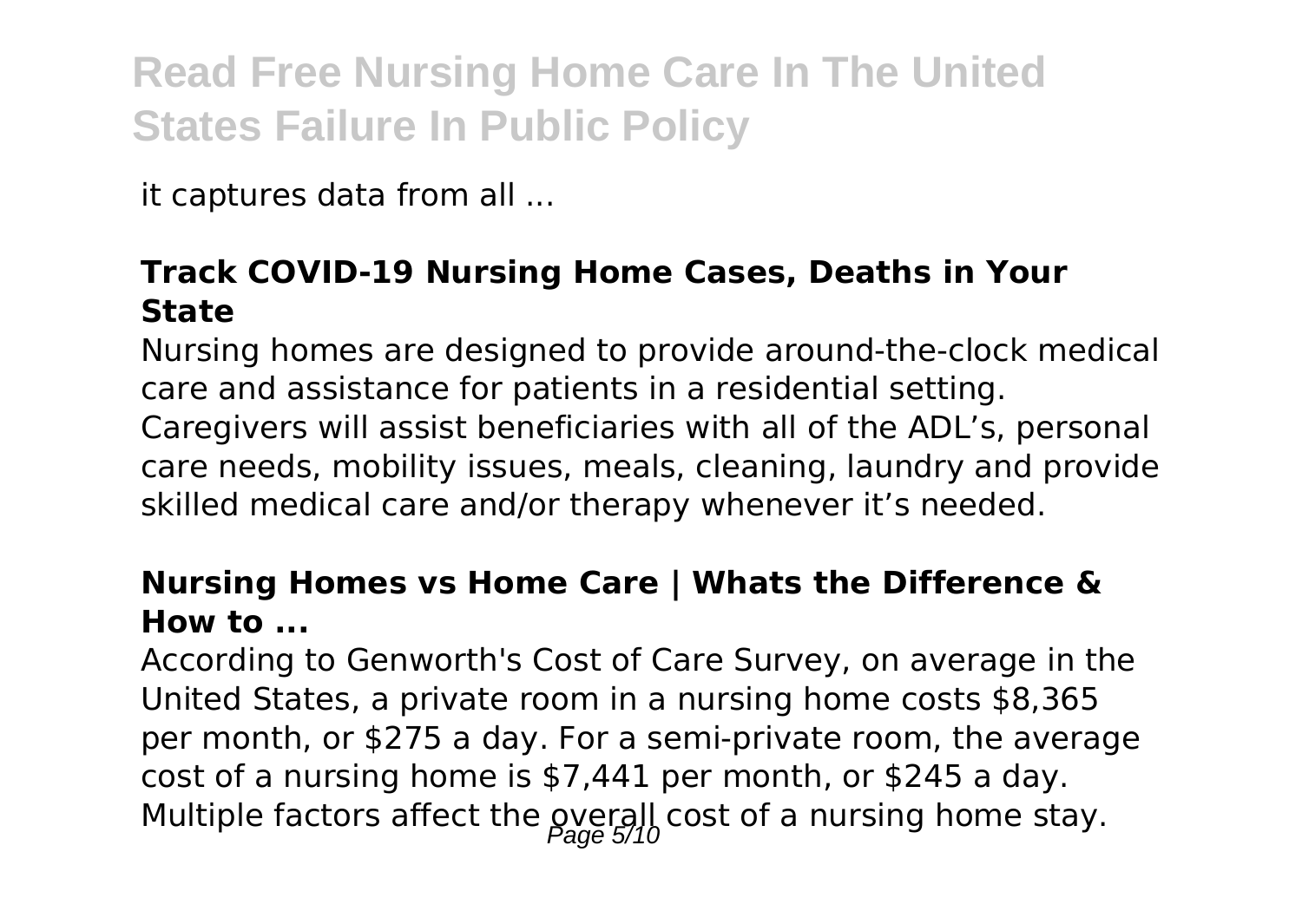### **Nursing Home Costs in 2020 by State and Type of Care**

The Nursing Homes (NH) and the Long-term care (LTC) sector in general, have been hard hit by the COVID-19 pandemic. This note examines, through observations and data analytics, the similarities and differences between pandemic experience in NH in various countries and regions around the World. It follows, some findings made during a first ...

#### **Nursing Homes in COVID-19 time: Why so many examples of ...**

Nursing home residents are at high risk for infection, serious illness, and death from COVID-19. Testing for SARS-CoV-2, the virus that causes COVID-19, in respiratory specimens can detect current infections (referred to here as viral testing) among residents in nursing homes.Viral testing of residents in nursing homes, with authorized nucleic acid or antigen detection assays,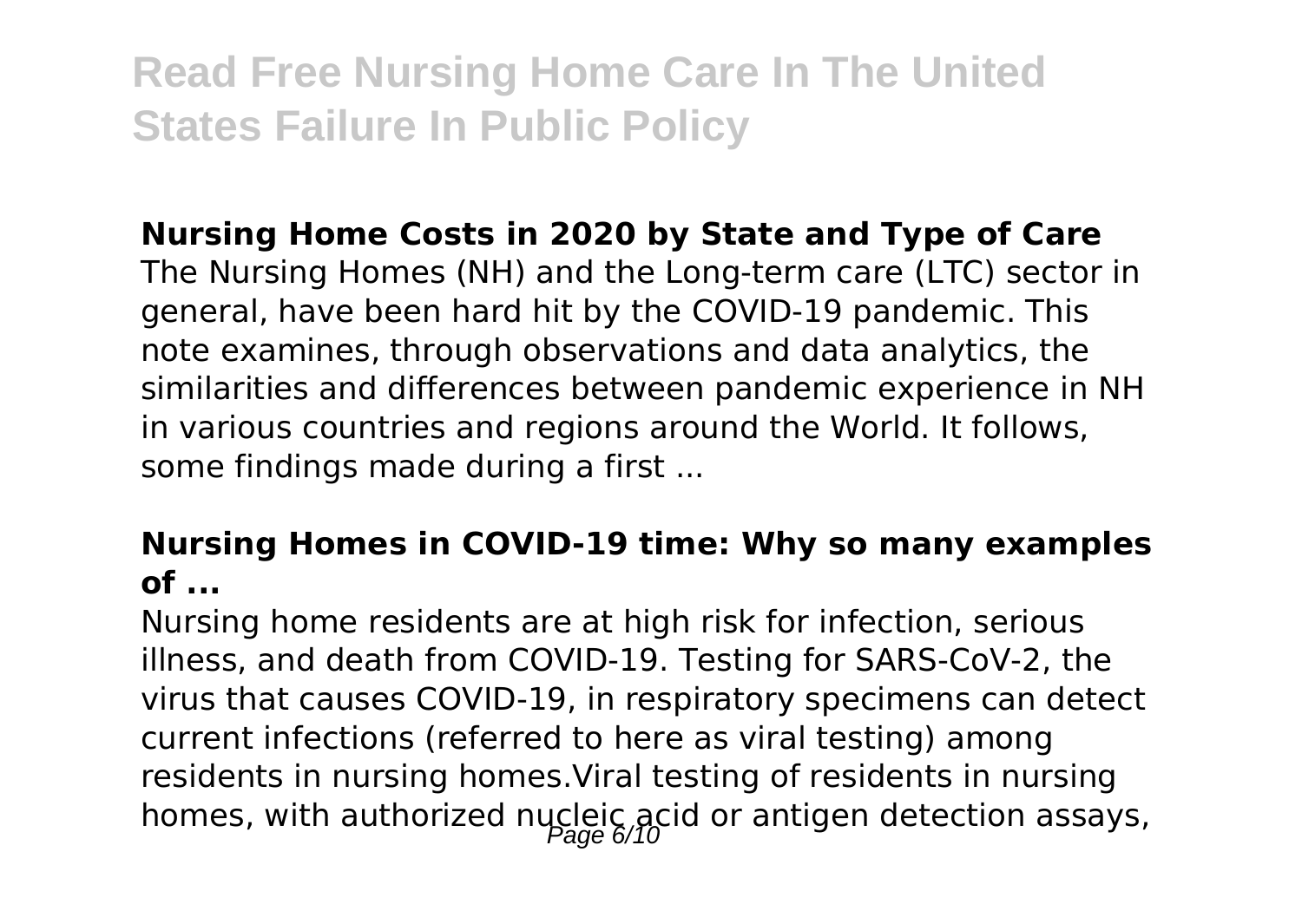is an important ...

### **Testing Guidelines for Nursing Homes | CDC**

Interim provides medical staffing and in home care services to seniors. Services include skilled home nursing care, companions and homemakers for seniors who want to remain at home. Ohio Home Nursing, West Virginia Home Care

#### **Interim HealthCare | Ohio Senior Home Care | Ohio Home**

**...**

Nursing homes provide skilled nursing care for chronically ill and/or disabled persons. The Centers for Medicare and Medicaid Services (CMS) have detailed the rights and protections to which

### **Things Nursing Homes Are Not Allowed to Do**

Nursing homes are also called convalescent care homes,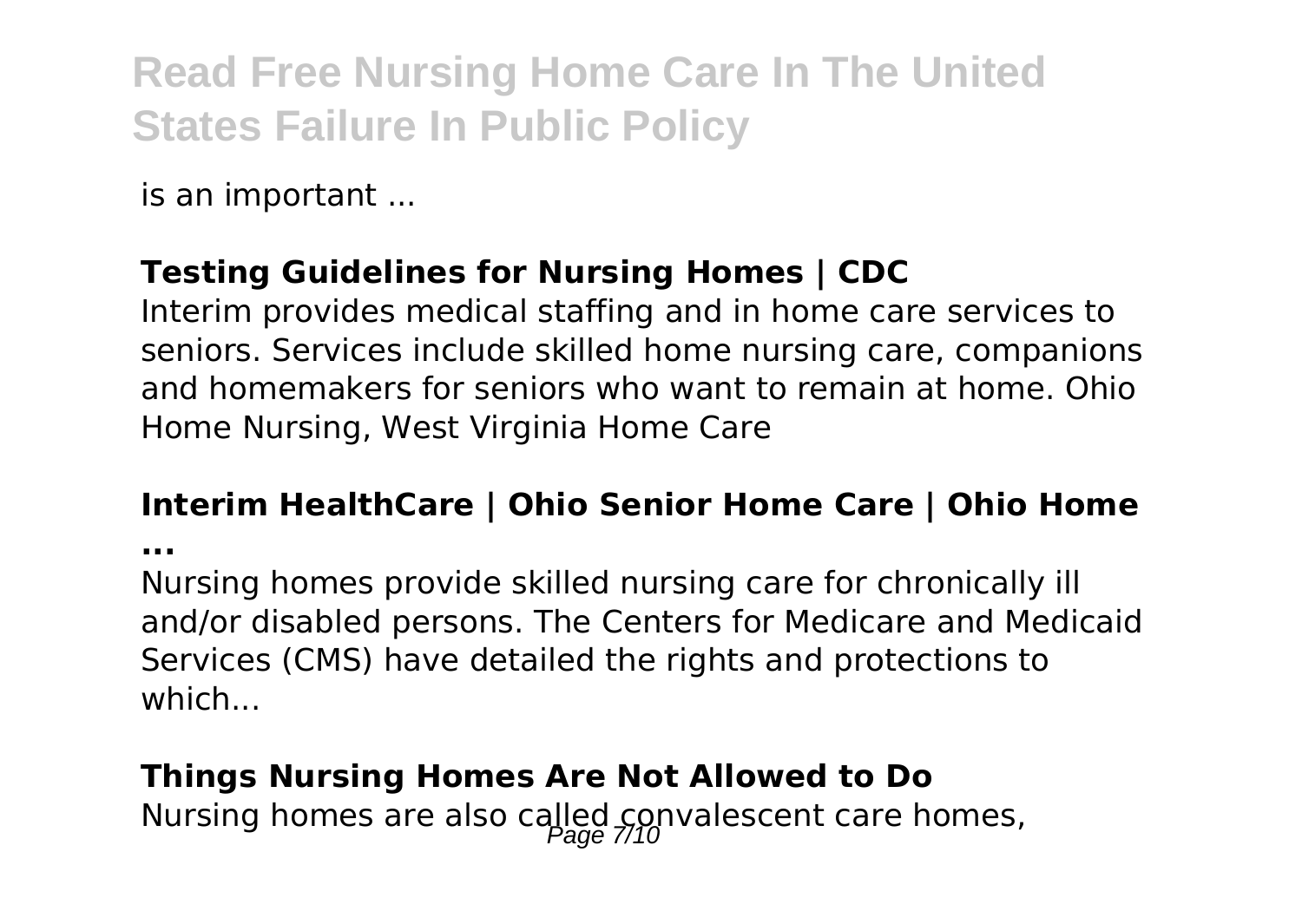inpatient rehabilitation facilities (IRF), or crassly "old folk's homes". A distinction must be made between nursing homes and assisted living, which provide a lower level of care and memory care, which is lower level care specifically for persons with dementia.

#### **Paying for Nursing Home Care: Medicare, Medicaid & Other ...**

In early April, nursing-home trade groups California Association of Health Facilities and LeadingAge California, along with other health-care industry groups in the state, sent a letter to Gov ...

#### **Residents Fear Nursing-Home Legal Immunity Amid Crisis**

**...**

Nursing homes can be broken down into three categories. They are intermediate care facilities, skilled nursing facilities, and skilled nursing facilities for special disabilities. An intermediate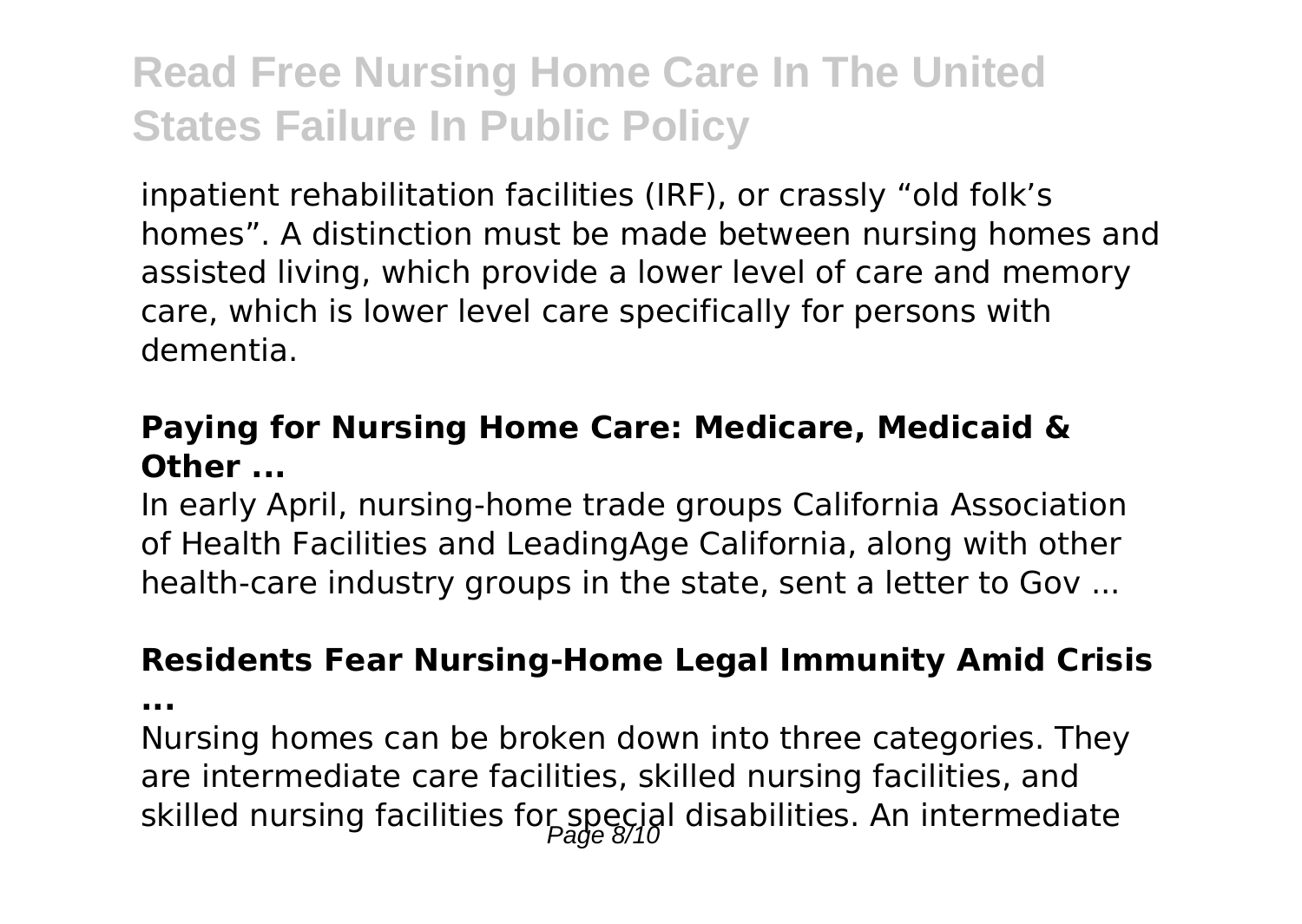care facility (ICF) must provide at least eight hours of nursing supervision per day. It generally caters to patients who are mobile and need less care.

#### **Nursing Home Care - Caregiver.com**

Nursing home coverage (not covered when custodial care is the only care you need); Skilled nursing facility (SNF) care; What are your other long-term care choices? Get help with your long-term care choices

#### **Medicare Part A coverage—nursing home care | Medicare**

What's happening. At least 54,000 residents and workers at nursing homes and other elder-care facilities have died of COVID-19 in the United States, according to data compiled by the New York Times in late June. The U.S. has more deaths connected to nursing homes than any country other than Brazil has in total.. COVID-19 has proved to be especially dangerous for